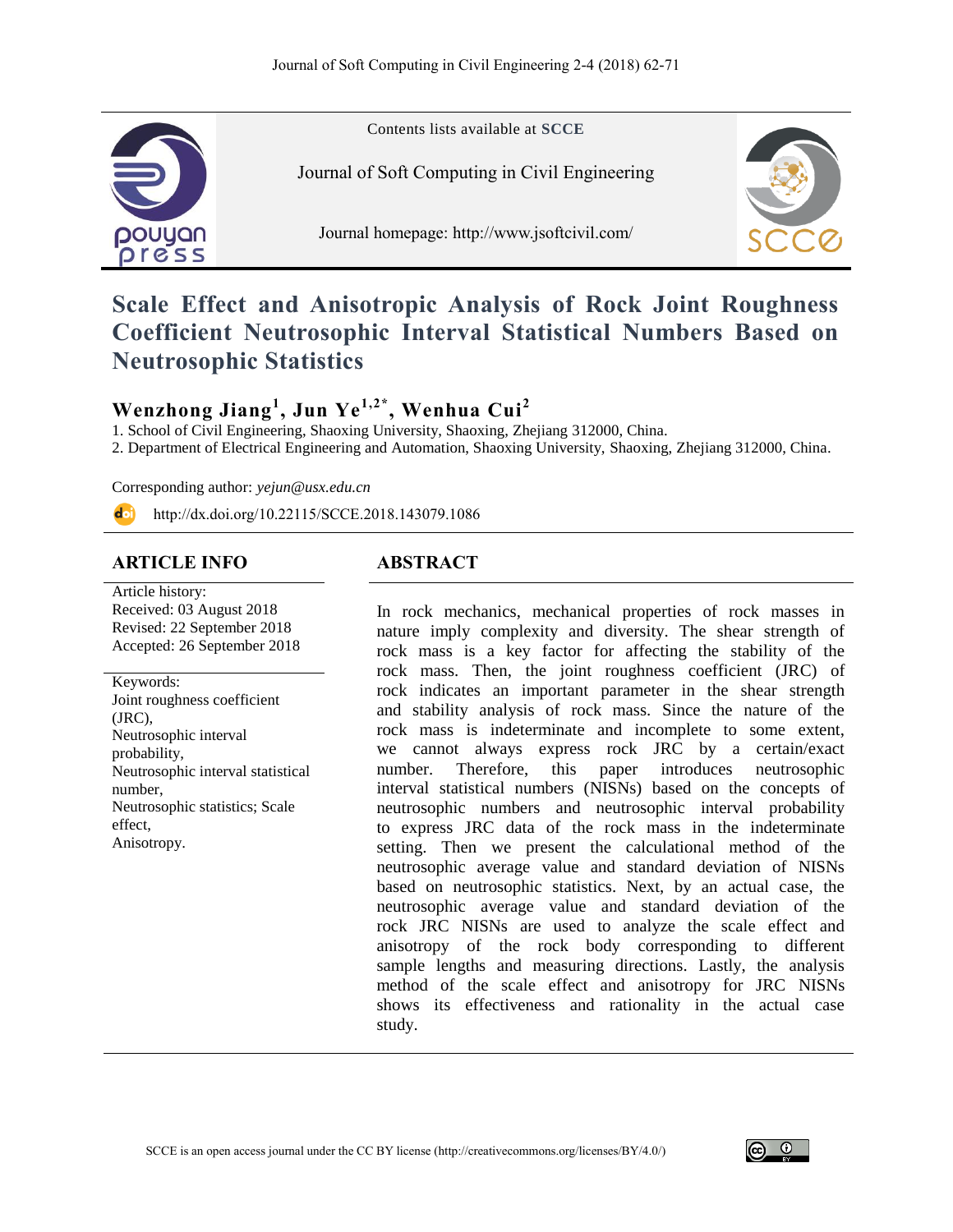### **1. Introduction**

In 1973, Barton [1] first put forward the concept of joint roughness coefficient (JRC) and indicated its important influence on the shear strength of rocks. It is used to express the empirical coefficient of rough surface undulation to indicate the shear strength of the rock mass structural plane [2]. However, mechanical parameters in nature, such as rock JRC, usually contain imprecise, incomplete, and uncertain information, which is difficultly expressed by certain/exact values. Thus, it is obvious that the classical statistical methods cannot be fit for the expression and analysis of the uncertain JRC data. So Ye et al. [3] first introduced the neutrosophic functions of JRC and shear strength for analyzing the scale effect and anisotropy of JRC and the shear strength of rock mass based on neutrosophic/interval functions [4]. Since the neutrosophic number (NN) introduced in [5–7] is very suitable for expressing the hybrid information of both certain and uncertain measuring values, Ye et al. [8] presented the expression and analysis method of JRC based on NN functions. Next, Chen et al. [9] utilized the NNs of JRC to analyze the scale effect and anisotropy of the uncertain JRC data using neutrosophic statistics [7]. Chen et al. [10] further proposed the concepts of neutrosophic interval probability (NIP) and neutrosophic interval statistical numbers (NISNs) based on the concepts of neutrosophic statistics and NNs, and then applied them to the expressions of uncertain JRC data (JRC NISNs). Unfortunately, there is no study on analyzing scale effect and anisotropy of JRC NISNs by using the neutrosophic statistical analysis method of JRC NISNs in existing literature [3–10]. To solve this gap, this study proposes the calculational method of the neutrosophic average value (NAV) and neutrosophic standard deviation (NSD) of NISNs based on neutrosophic statistics for the first time, and then applies them to analyze the scale effect and anisotropy of the rock mass based on the measured data of rock mass in Changshan County, Zhejiang Province, China as an actual case. However, the analysis method of the scale effect and anisotropy for JRC NISNs can provide an effective and reasonable way under uncertain environments.

In order to do work, Section 2 reviews some basic concepts of NN, NIP, and NISN. In Section 3, we present the calculational method of NAV and NSD for NISNs based on neutrosophic statistics. In Section 4, the indeterminate JRC data are represented by NISNs based on an actual case, and then the scale effect and anisotropy of the JRC NISNs are analyzed by using NAVs and NSDs of JRC NISNs. Lastly, conclusions and next work are indicated in Section 5.

### **2. Basic concepts of NNs and NISNs**

#### 2.1. Neutrosophic numbers

The JRC property of rock surface shape is usually uncertain and incomplete in the measuring and data processing process due to a lack of known/exact information in the indeterminate setting. We cannot always express it by a certain/exact value, which limits the possibility of the exact expression and analysis to some extent. Then NN [5–7] can express the problem of partial certainty and/or partial uncertainty because it can be simply expressed as  $y = p + qI$  (*p* and *q* are any real numbers), where  $p$  is the certain part and  $qI$  is the uncertain part with its indeterminacy *I*. Obviously, NN easily represents the certain and/or uncertain information in indeterminate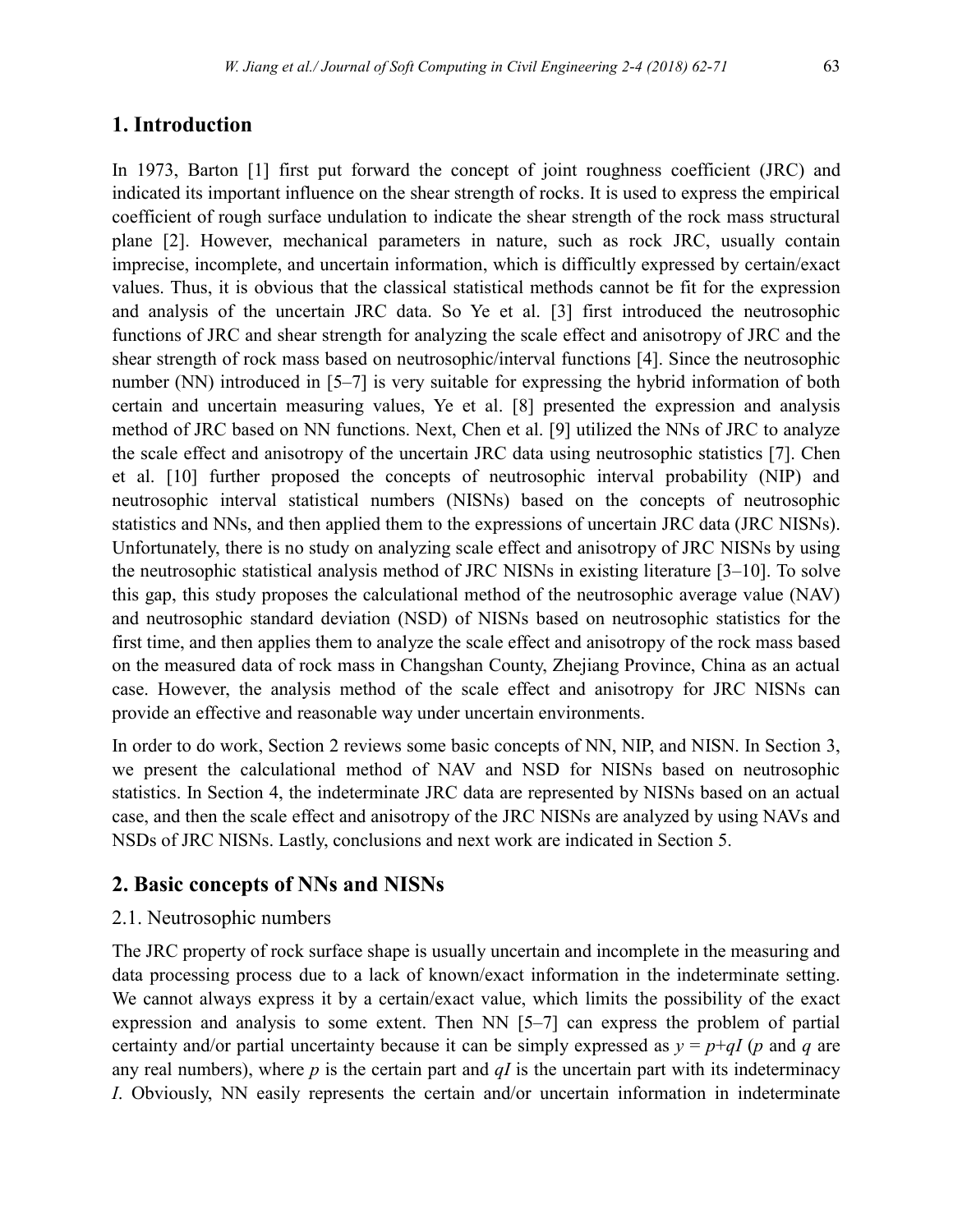setting. For instance,  $y = 3+2I$  for  $I \in [0,1]$  or  $I \in [2,3]$  indicates  $y \in [3,5]$  or  $y \in [7,9]$ , which implies a changeable interval number depending on *I*. Hence, NN show its convenient and flexible advantage in the expression of certain and/or uncertain information [8-10].

#### 2.2. Neutrosophic interval probability

Chen et al. [10] first proposed the concept of NIP to express the NIP of uncertain JRC data in the indeterminate setting.

Set  $a = [a^l, a^u]$  as the interval range of measuring data for a group of samples. Chen et al. [10] defined a NIP *N* and expressed it as  $N = \langle [a^l, a^u], (T_p, I_p, F_p) \rangle$ , where  $T_p$  is its truth probability in the certain interval,  $I_p$  is its indeterminate probability in the uncertain interval; and  $F_p$  is its falsity probability in the almost impossible/failure interval, for  $T_p + I_p + F_p = 1$ .

For instance, suppose that there is a group of *n* samples regarding the same size. Then we calculate the average value *m* and standard deviation  $\sigma$  of the JRC data obtained from the *n* samples. Thus, the interval value  $a = [a^l, a^u]$  is obtained when  $a^l$  is the minimum value (the lower bound) of the measuring data and  $a^u$  is the maximum value (the upper bound) of the measuring data. Then, we can define  $[m-\sigma, m+\sigma]$  as the confident/truth interval,  $[m-3\sigma, m-\sigma) \cup (m+\sigma,$  $(m+3\sigma)$  as the uncertain intervals, and  $[a^l, m-3\sigma) \cup (m+3\sigma, a^u]$  as the remaining/incredible intervals. Hence, we can calculate the truth probability  $T_p = n_T/n$  for the frequency  $n_T$  in [m- $\sigma$ ,  $m+\sigma$ ], the uncertain probability  $I_p = n_l/n$  for the frequency  $n_l$  in  $[m-3\sigma, m-\sigma) \cup (m+\sigma, m+3\sigma]$ , and the falsity probability  $F_p = n_F/n$  for the frequency  $n_F$  in  $[a^l, m-3\sigma) \cup (m+3\sigma, a^u]$ .

#### 2.3. Neutrosophic interval statistical numbers

Chen et al. [10] also presented the concept of NISN and used it for the expression of JRC with uncertain information corresponding to the NN and confidence degree.

Chen et al. [10] defined the following confidence degree:

$$
c = T_p / \sqrt{T_p^2 + I_p^2 + F_p^2},\tag{1}
$$

and then presented a NISN, which is expressed as

$$
S = m + (1 - c)\sigma I \text{ for } I \in [I^l, I^u],\tag{2}
$$

where  $m$  and  $\sigma$  are the average value and standard deviation of a group of JRC data, respectively.

Firstly, we consider that the indeterminate JRC value is represented by NISN based on an actual example below.

**Example 1.** In an actual example, we take a group of 290 measured data (*n* = 290) of the sample length  $L = 100$ cm and measuring direction  $0^{\circ}$ , and then express the indeterminate JRC value by NISN. Thus, Table 1 indicates the statistical values of the obtained JRC data.

Statistical data of the obtained JRC data for the actual example

**Table 1.**

|           | $\sim$<br>$\overline{11}$                                | $\sim$<br>~ "<br>$\mu$<br>u                         | $\sim$              | .   |
|-----------|----------------------------------------------------------|-----------------------------------------------------|---------------------|-----|
| າດເ<br>-- | $\overline{\phantom{a}}$<br>∼.<br>$\cdot$ $\sim$ $\circ$ | 0.27<br>$\overline{a}$ . $\overline{a}$<br>$\cdots$ | $\mathbf{A}$<br>∠∪~ | . . |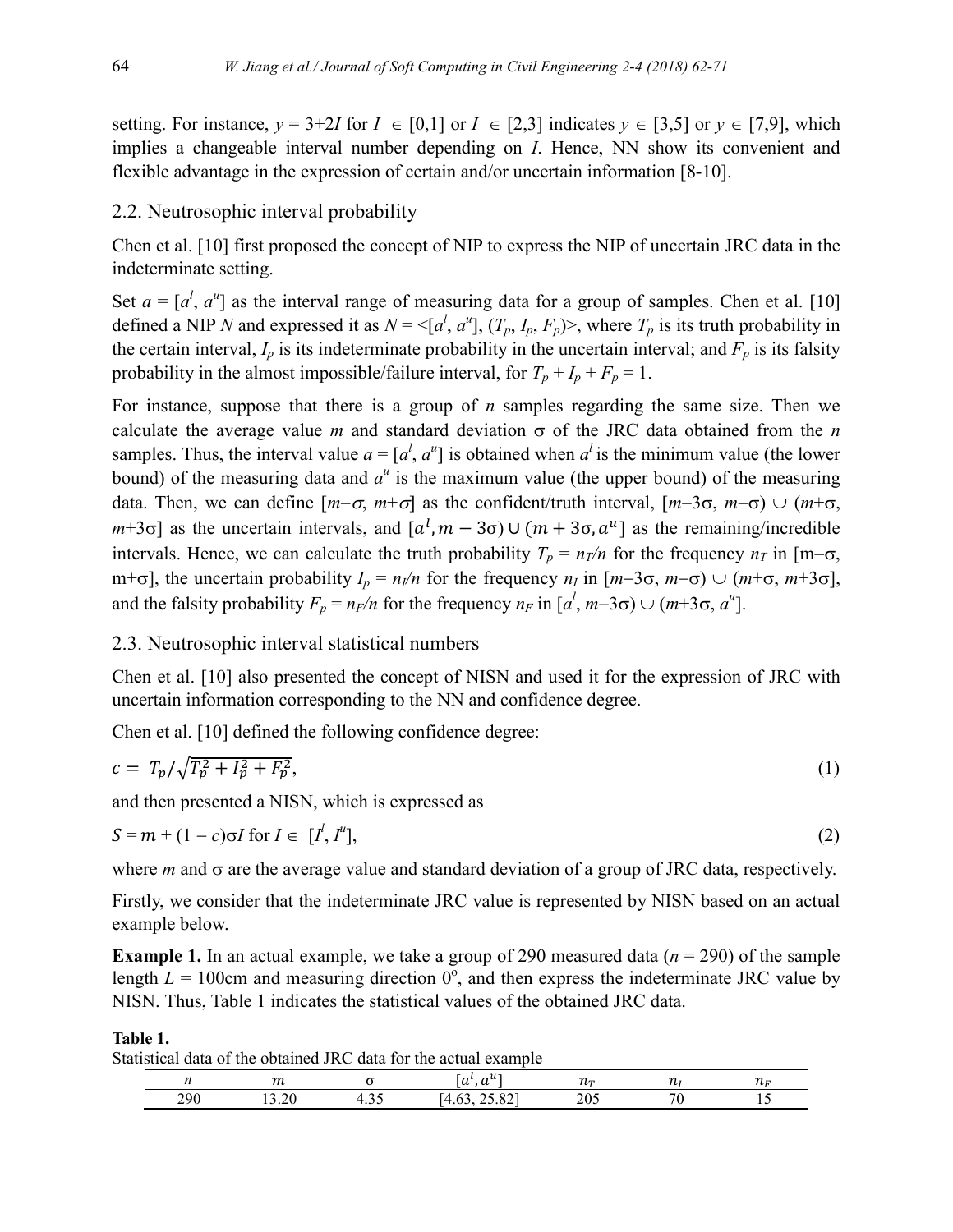Hence, the indeterminate JRC value is expressed by NISN below.

From Table 1, we can calculate the truth, indeterminacy, and falsity probabilities in the interval [4.63, 25.82] as follows:

$$
P_T = 205/290 = 0.71
$$
,  $P_I = 70/290 = 0.24$ ,  $P_F = 15/290 = 0.05$ .

Then, the NIP of JRC is expressed as  $N = \{4.63, 25.82\}, (0.71, 0.24, 0.05)$ .

By Eq.  $(1)$ , the confidence degree is

$$
c = T_p / \sqrt{T_p^2 + I_p^2 + F_p^2} = \frac{0.71}{\sqrt{0.71^2 + 0.24^2 + 0.05^2}} = 0.9065.
$$

By Eq. (2) the NISN of JRC is expressed as

 $S = m + (1 - c)\sigma I = 9.8725 + 0.0935 \times 4.35I = 9.8725 + 0.4067I$ .

Suppose the indeterminacy I is specified as  $I \in [-1, 1]$ . Then, there is S = [9.4658, 10.2792].

#### **3. Neutrosophic statistics of NISNs**

In this section, we propose the neutrosophic statistical method to calculate the NAV and NSD of NISNs.

For a group of  $S_i = m_i + (1 - c_i)\sigma_i I$  for  $I \in [I^l, I^u]$  and  $i = 1, 2, ..., n$ , we set  $b_i = (1 - c_i)\sigma_i$ , then there is  $S_i = m_i + b_i I$  for  $I \in [I^l, I^u]$ . Thus the NAV of  $S_i$  is presented as the following formula:

$$
S_m = A_m + B_m I \text{ for } I \in [I^l, I^u],\tag{3}
$$

where  $A_m = \frac{1}{n}$  $\frac{1}{n}\sum_{i=1}^{n}m_i$  and  $B_m=\frac{1}{n}$  $\frac{1}{n}\sum_{i=1}^{n} b_i$  for the average value  $m_i$  and the indeterminacy coefficient  $b_i = (1 - c_i)\sigma_i$ .

Then, the NSD of NISNs  $S_i$  is proposed as

$$
\delta = \sqrt{\frac{1}{n} \sum_{i=1}^{n} (S_m - S_i)^2},\tag{4}
$$

where  $S_m - S_i$  is calculated by

$$
S_m - S_i = A_m - m_i + (B_m - b_i)I \text{ for } I \in [I^l, I^u],
$$
\n(5)

and then there is the following result:

$$
(S_m - S_i)^2 = \{ \min[(A_m + B_m l^l)(m_i + b_i l^l), (A_m + B_m l^l)(m_i + b_i l^u), (A_m + B_m l^u)(m_i + b_i l^l), (A_m + B_m l^u)(m_i + b_i l^u)] \} \\ [A_m + B_m l^u)(m_i + b_i l^u), (A_m + B_m l^u)(m_i + b_i l^l), (A_m + B_m l^u)(m_i + b_i l^u)] \} \\ \text{for } I \in [I^l, I^u]. \tag{6}
$$

## **4. Scale effect and anisotropic analysis of rock JRC NISNs**

In order to reflect the scale effect and anisotropy of rock JRC data with uncertain information in different sample sizes and different measuring directions, this section expresses and analyzes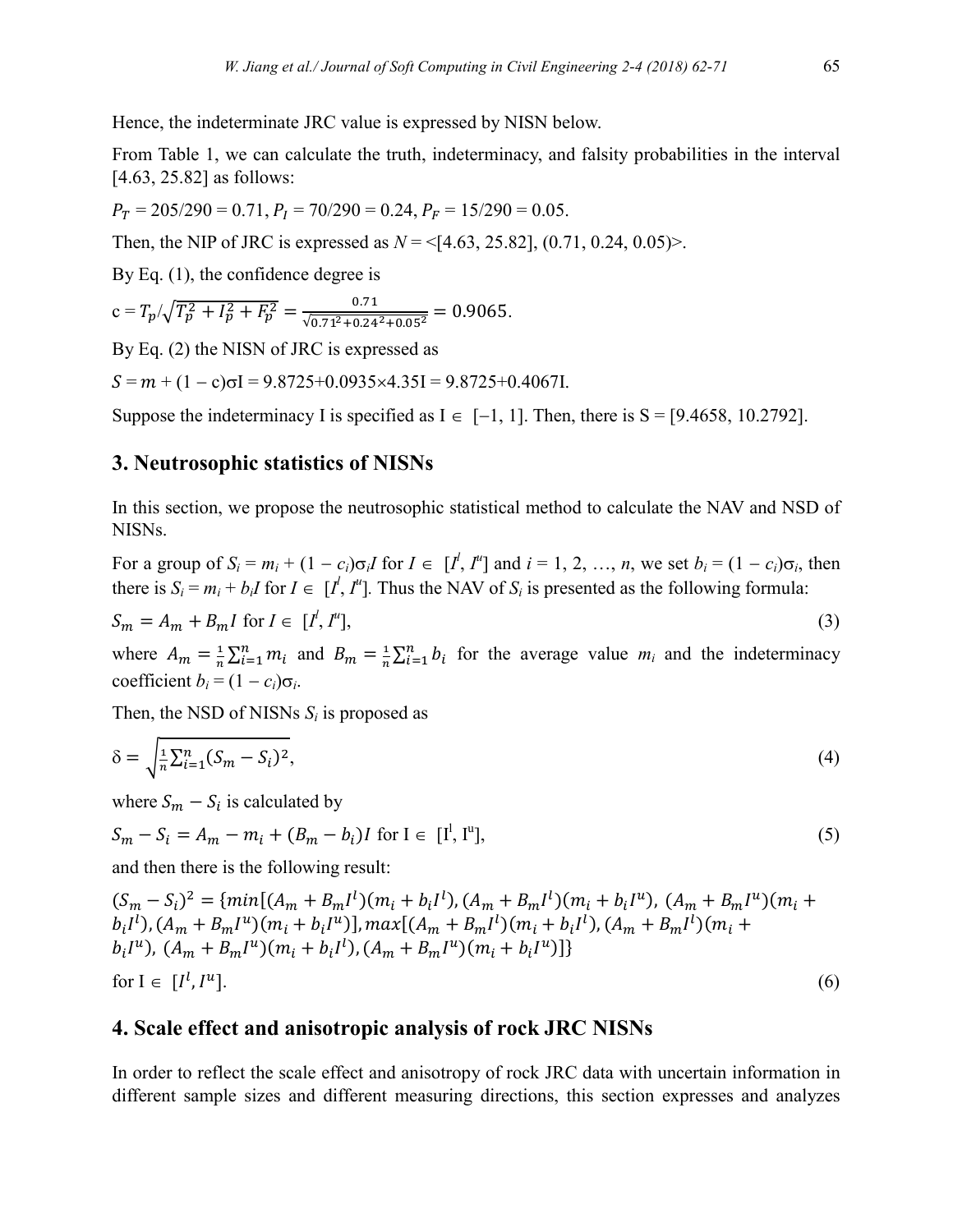JRC NISNs from different sample lengths (from 10cm to 100cm) and different measuring directions (from  $0^{\circ}$  to 345 $^{\circ}$ ). Thus the JRC NISNs can be yielded by using Eqs. (1) and (2) from the obtained JRC data, and then analyzed by the proposed neutrosophic statistical method.

#### 4.1. Scale effect of JRC NISNs regarding various sample lengths

In each sample length  $L_j$  (cm) ( $j = 1, 2, ..., 10$ ), there is a group of 24 JRC NISNs  $S_{ji} = m_{ji} + b_{ji}I$ for  $I \in [-1, 1]$   $(j = 1, 2, ..., 10; i = 1, 2, ..., 24)$  in 24 measured directions, where  $b_{ji} = (1 - c_{ji})\sigma_{ji}$ . Thus, by Eqs. (3)-(6) we can get the NAVs  $S_{mj} = A_{mj} + B_{mj}I$  for  $I \in [-1, 1]$ , where  $A_{mj} =$ 1  $\frac{1}{24}\sum_{i=1}^{24} m_{ji}$  and  $B_{mj} = \frac{1}{24}$  $\frac{1}{24}\sum_{i=1}^{24} b_{ji}$ , and the NSDs  $\delta_j = \sqrt{\frac{1}{24}\sum_{i=1}^{24} (S_{mji} - S_{ji})^2}$  (*j* = 1, 2, …, 10) for the 24 NISNs of JRC, and then the detailed statistical results are shown in Table 2. The NAVs *Smj* and NSDs  $\delta_i$  (*j* = 1, 2, …, 10) regarding the different sample lengths of  $L_j$  (cm) (*j* = 1, 2, …, 10) are indicated in Figures 1 and 2.

**Table 2.**

Neutrosophic statistical results of JRC NISNs in different sample lengths for  $I \in [-1, 1]$ .

|            |          |          | $\tilde{}$          |                  |
|------------|----------|----------|---------------------|------------------|
| $L_i$ (cm) | $A_{mj}$ | $B_{mj}$ | $S_{mj}$            | $O_i$            |
| 10         | 9.8725   | 0.9065   | $9.8725 + 0.4067I$  | [1.2765, 1.6548] |
| 20         | 9.3768   | 0.8653   | $9.3768 + 0.4276I$  | [1.1056, 1.3976] |
| 30         | 9.1636   | 0.9354   | $9.1636 + 0.4316I$  | [0.9783, 1.1976] |
| 40         | 8.7572   | 0.8569   | $8.7572 + 0.4637 I$ | [0.8759, 1.0862] |
| 50         | 8.6584   | 0.8593   | $8.6584 + 0.3985I$  | [0.8237, 0.9856] |
| 60         | 8.4975   | 0.8368   | $8.4975+0.3975I$    | [0.7927, 0.9286] |
| 70         | 8.3975   | 0.9156   | $8.3975 + 0.4028I$  | [0.7659, 0.8858] |
| 80         | 7.9763   | 0.8563   | $7.9763 + 0.4217I$  | [0.7376, 0.8525] |
| 90         | 7.5694   | 0.8529   | $7.5693 + 0.4816I$  | [0.7068, 0.8158] |
| 100        | 7.3539   | 0.8625   | $7.3539 + 0.3978I$  | [0.6895, 0.7913] |



**Fig.** 1. NAVs of JRC NISNs in different sample lengths for  $I \in [-1, 1]$ .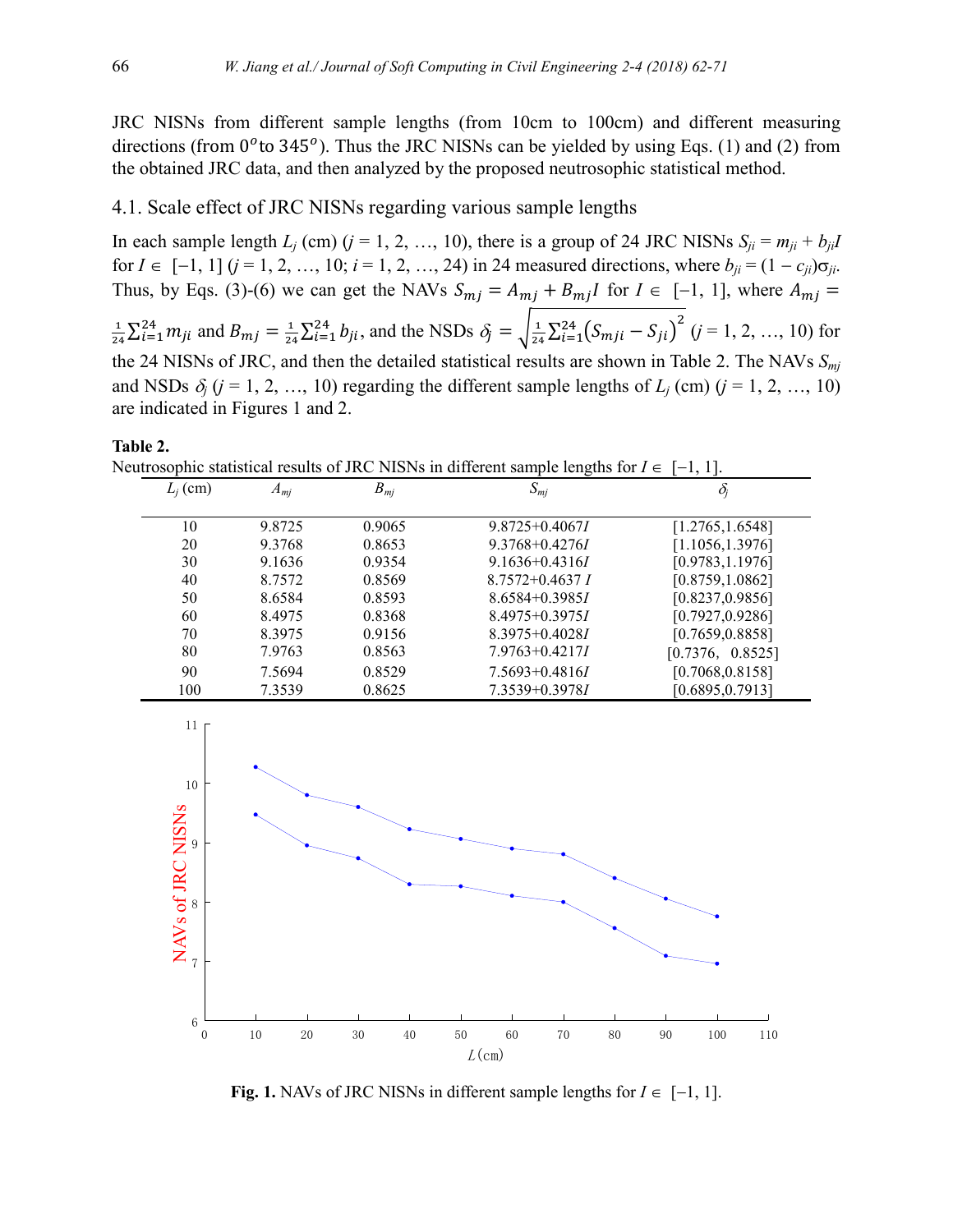Since NSD can reflect the dispersion degree of the NAVs of JRC NISNs, the characteristics of the scale effect in different sample lengths can be indicated by the NSDs of JRC NISNs. In Figure 2, as the sample length increases, the NSDs of JRC present a decreasing tendency and narrow the deviation range, which shows their scale effect nature in different sample lengths. Obviously, the bigger the sample length *L* is, the smaller the NSD value/range of JRC NISNs is, i.e., the smaller the dispersion degree of the NAVs of JRC NISNs is. It is clear that the NSDs of JRC NISNs can also describe the scale effect in different sample lengths. What's more, the NSD value and range of the JRC NISNs may demonstrate the stable tendency to some extent when the sample length is large enough.

From the above analyses, we can see that the NAVs and NSDs of JRC NISNs can indicate the scale effect of the JRC NISNs in different sample lengths.



**Fig. 2.** NSDs of JRC NISNs in different sample lengths for  $I \in [-1, 1]$ .

#### 4.2. Anisotropy of JRC NISNs regarding different measuring directions

In each measuring direction  $\theta_i$  (°) (*i* = 1, 2, …, 24) there is a group of 10 NISNs of JRC  $S_{ji} = m_{ji} +$ *b<sub>ii</sub>* $I$  for  $I \in [-1, 1]$  ( $j = 1, 2, ..., 10$ ;  $i = 1, 2, ..., 24$ ) in 10 sample lengths, where  $b_{ji} = (1 - c_{ji})\sigma_{ji}$ . Thus, by Eqs. (3)-(6) we can get the NAVs  $S_{mi} = A_{mi} + B_{mi}I$  for  $I \in [-1,1]$ , where  $A_{mi} =$ 1  $\frac{1}{10}\sum_{j=1}^{10} m_{ji}$  and  $B_{mi} = \frac{1}{10}$  $\frac{1}{10}\sum_{j=1}^{10} b_{ji}$ , and the NSDs  $\delta_i = \sqrt{\frac{1}{10}\sum_{j=1}^{10} (S_{mji} - S_{ji})^2}$  (*i* = 1, 2, …, 24) for the 10 NISNs of JRC, and then the detailed statistical results are shown in Table 3. The NAVs *Smi*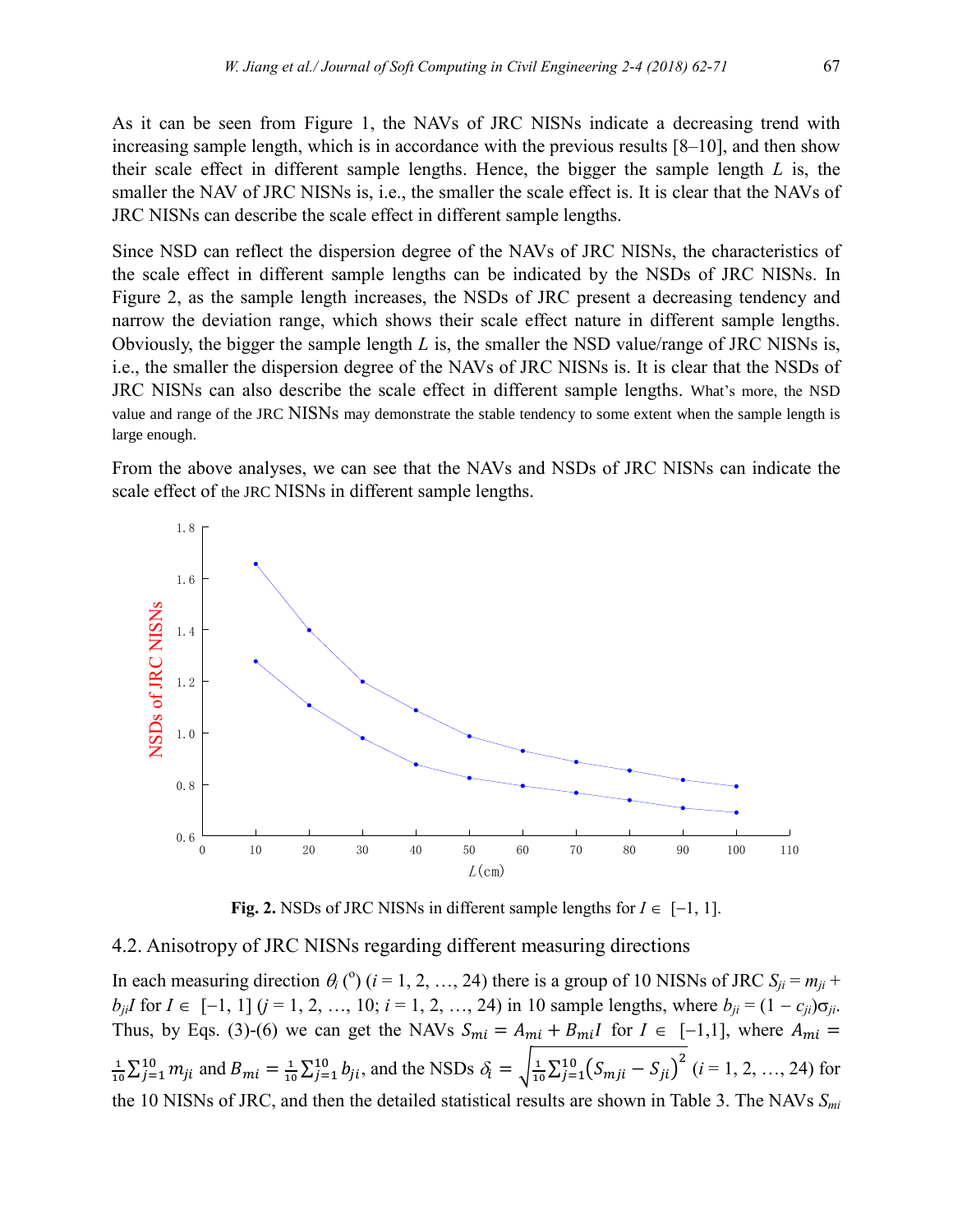and NSDs  $\delta_i$  ( $i = 1, 2, ..., 24$ ) regarding the different measuring directions of  $\theta_i$  ( $\theta$ ) ( $i = 1, 2, ...,$ 24) are indicated in Figures 3 and 4.

| Neutrosophic statistical results of JRC NISNs in different measuring directions for $I \in [-1, 1]$ |          |                      |                    |                  |  |  |
|-----------------------------------------------------------------------------------------------------|----------|----------------------|--------------------|------------------|--|--|
| $\theta_i$                                                                                          | $A_{mi}$ | $B_{\underline{m}i}$ | $S_{mi}$           | $\delta_i$       |  |  |
| $0^{\circ}$                                                                                         | 8.2857   | 0.1137               | 8.2857+0.30831     | [0.3652, 0.8562] |  |  |
| $15^{\circ}$                                                                                        | 8.5632   | 0.1248               | $8.5632 + 0.3258I$ | [0.4026, 0.7856] |  |  |
| $30^\circ$                                                                                          | 8.3628   | 0.1211               | $8.3628 + 0.4027I$ | [0.5142, 0.8756] |  |  |
| $45^\circ$                                                                                          | 7.9768   | 0.1579               | $7.9768 + 0.3973I$ | [0.4982, 0.7063] |  |  |
| $60^{\circ}$                                                                                        | 7.3762   | 0.3786               | $7.3762 + 0.4126I$ | [0.5317, 0.9157] |  |  |
| $75^{\circ}$                                                                                        | 7.8549   | 0.2747               | 7.8549+0.33471     | [0.3876, 0.7964] |  |  |
| $90^\circ$                                                                                          | 7.8361   | 0.3048               | $8.2651 + 0.4021I$ | [0.1785, 0.5742] |  |  |
| $105^\circ$                                                                                         | 8.7693   | 0.2368               | 7.9693+0.3964I     | [0.2867, 0.7652] |  |  |
| $120^\circ$                                                                                         | 7.5736   | 0.1248               | $7.8736 + 0.3351I$ | [0.4875, 0.8745] |  |  |
| $135^\circ$                                                                                         | 6.7427   | 0.2371               | $8.1027 + 0.4147I$ | [0.6725, 0.9652] |  |  |
| $150^\circ$                                                                                         | 7.7542   | 0.1348               | 7.7542+0.37821     | [0.7821, 1.0476] |  |  |
| $165^\circ$                                                                                         | 7.9654   | 0.1651               | $7.9654 + 0.4624I$ | [0.6756, 0.9752] |  |  |
| $180^\circ$                                                                                         | 8.5218   | 0.1737               | $8.5218 + 0.3853I$ | [0.5672, 0.8527] |  |  |
| $195^\circ$                                                                                         | 8.7652   | 0.2374               | $8.7652 + 0.3972I$ | [0.3786, 0.7635] |  |  |
| $210^{\circ}$                                                                                       | 8.9217   | 0.2149               | $8.6217 + 0.4371I$ | [0.1045, 0.5752] |  |  |
| $225^\circ$                                                                                         | 7.9762   | 0.1368               | $7.9762 + 0.4214I$ | [0.3028, 0.8368] |  |  |
| $240^\circ$                                                                                         | 7.6582   | 0.2482               | $7.6582 + 0.3958I$ | [0.5162, 0.8263] |  |  |
| $255^\circ$                                                                                         | 7.3813   | 0.0284               | $7.3813 + 0.4083I$ | [0.7251, 1.0517] |  |  |
| $270^\circ$                                                                                         | 6.8724   | 0.0482               | $6.8724 + 0.4524I$ | [0.8162, 1.2635] |  |  |
| $285^\circ$                                                                                         | 6.7632   | 0.2069               | $6.9632+0.3895I$   | [0.6328, 0.9732] |  |  |
| $300^\circ$                                                                                         | 7.6652   | 0.1372               | $7.8652+0.4628I$   | [0.7231, 1.2742] |  |  |
| $315^\circ$                                                                                         | 7.8653   | 0.1269               | 7.8653+0.37311     | [0.4823, 0.8136] |  |  |
| $330^\circ$                                                                                         | 7.8972   | 0.2039               | 7.8972+0.39611     | [0.6731, 0.9851] |  |  |
| $345^\circ$                                                                                         | 8.6328   | 0.1049               | $8.6328 + 0.4951I$ | [0.4719,0.8937]  |  |  |



**Fig. 3.** NAVs of JRC NISNs in different measuring directions for  $I \in [-1, 1]$ .

**Table 3.**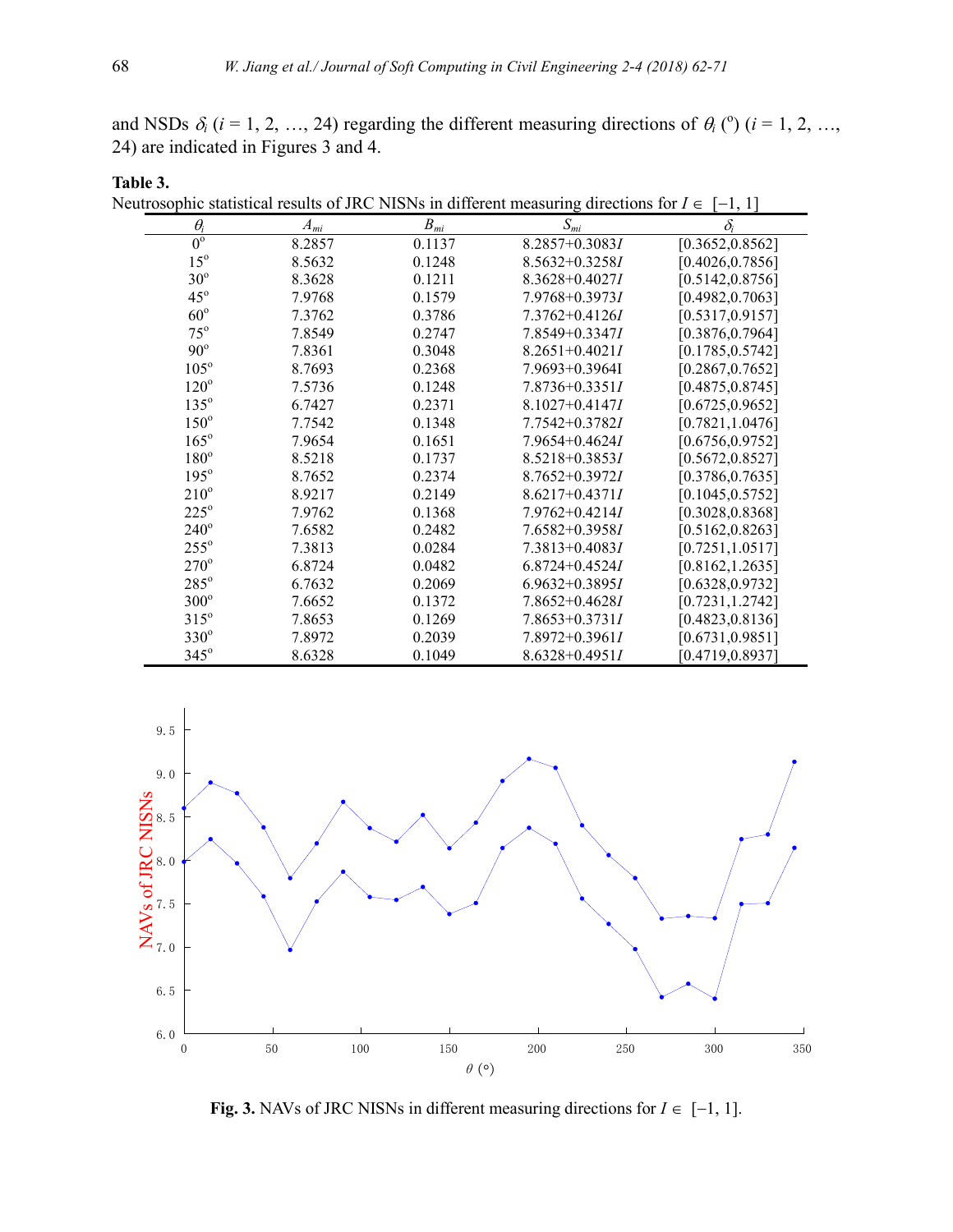According to Figure 3, the NAVs of JRC NISNs in different measuring directions are very different in every orientation. The changing curves show some volatility, which looks somewhat like the curves of trigonometric functions, and the anisotropy of JRC NISNs in different measuring directions.



**Fig. 4.** NSDs of JRC NISNs in different measuring directions for  $I \in [-1, 1]$ .

In Figure 4, the NSDs of JRC NISNs in different measuring directions are very different in every orientation, which shows different dispersion degrees of JRC NISNs in every orientation. Then, the changing curves also show some volatility, which looks somewhat like the curves of trigonometric functions, and the anisotropy of JRC NISNs. Obviously, the NSDs of JRC NISNs also fluctuate in different measuring directions, which can also reflect the anisotropic nature to some extent.

From the above analyses, we can see that the NAVs and NSDs of JRC NISNs can also indicate the anisotropic nature of the JRC NISNs in different measuring directions.

Therefore, the neutrosophic statistical analysis method of JRC NISNs contains much more information and then is more reasonable and effective than the existing statistical analysis method of JRC NNs in the reference [9] without considering its neutrosophic interval probability and a neutrosophic confident degree in indeterminate situations. Furthermore, the neutrosophic statistical analysis method of JRC NISNs further extends our previous study in the reference [10] that did not use the neutrosophic statistical analysis method in this study for the scale effect and anisotropic analysis of JRC NISNs.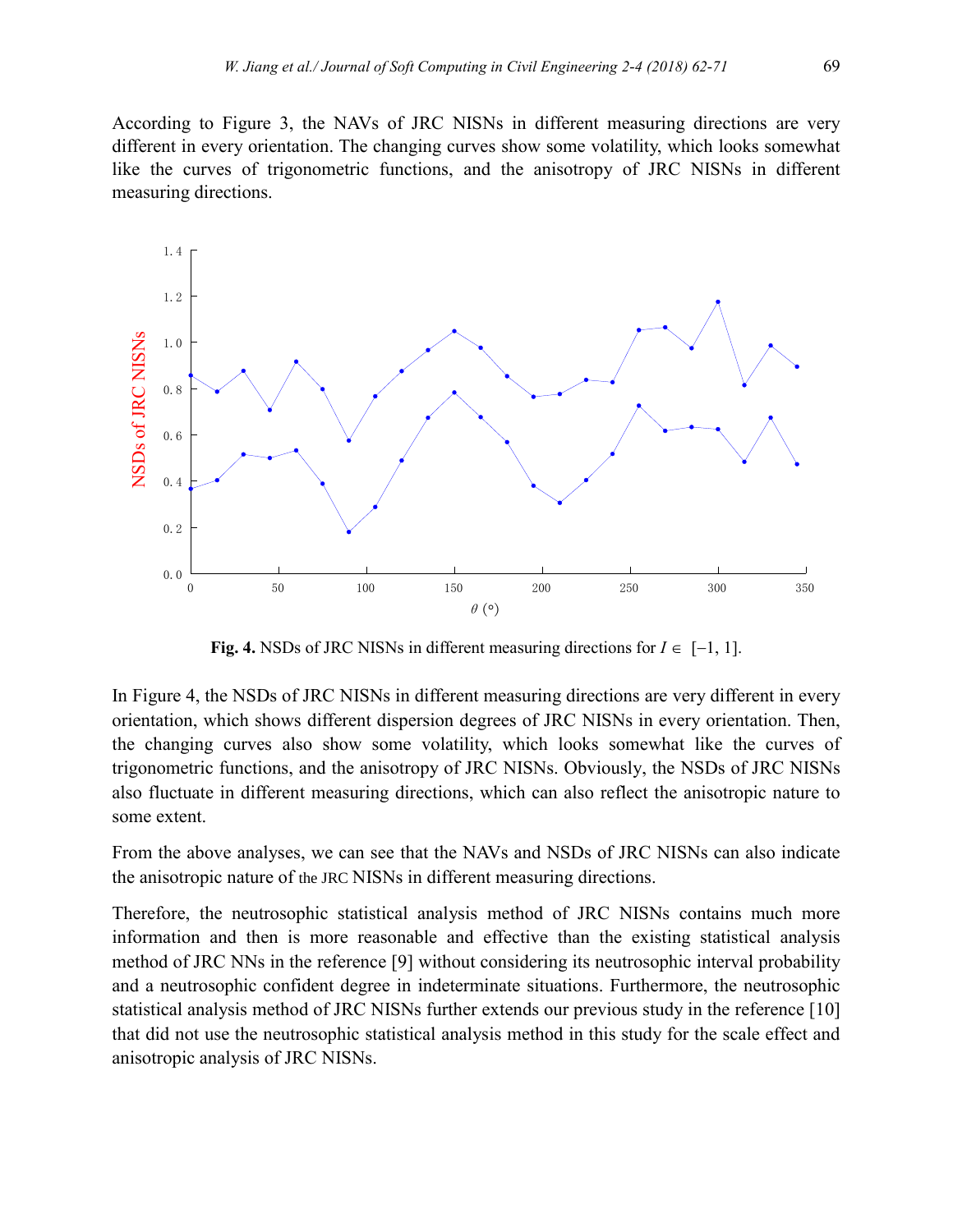## **5. Conclusion**

Since NISNs can effectively express JRC data with uncertain information from the viewpoint of the neutrosophic probability and statistics, for the first time this study proposed the neutrosophic statistical method of NISNs to calculate the NAVs and NSDs of NISNs. Then, the NAVs and NSDs of JRC-NISNs were utilized to analyze the scale effect and anisotropy of JRC NISNs in different sample lengths and measuring directions by an actual case study. Main advantages of this study are that: (1) the NAVs and NSDs of JRC NISNs contain much more useful information to overcome the insufficiency of losing useful information produced in existing expression and analysis methods of uncertain JRC data, (2) the scale effect and anisotropy of JRC NISNs analyzed by both the NAVs and NSDs of JRC NISNs are more reasonable and more effective than those methods expressed and analyzed by JRC NNs [8,9], and (3) the scale effect and anisotropy of JRC-NISNs analyzed by both the NAVs and NSDs of JRC NISNs can extend existing expression and analysis methods of JRC NNs [8,9] and overcome the insufficiency without the neutrosophic statistical analysis of JRC NISNs in [10]. Obviously, the scale effect and anisotropy of JRC NISNs analyzed by using the neutrosophic statistical method of JRC NISNs are effective and reasonable in this case study and extend existing various analysis methods. The next work will extend the neutrosophic interval probability and statistics to the expression and analysis of the shear strength of rock mass in rock mechanics.

## **Acknowledgment**

This paper has been supported by the National Natural Science Foundation of China (No. 71471172).

## **Author Contributions**

J. Ye proposed the NISN statistics and analysis method; W.Z. Jiang and W.H. Cui carried out the measured data processing and calculations and utilized them to analyze the scale effect and anisotropy of NISNs of rock JRC in rock mechanics; we wrote the paper together.

## **Conflicts of Interest**

The authors declare no conflicts of interest.

#### **References**

- [1] Barton N. Review of a new shear-strength criterion for rock joints. Eng Geol 1973;7:287–332. doi:10.1016/0013-7952(73)90013-6.
- [2] Jang H-S, Kang S-S, Jang B-A. Determination of Joint Roughness Coefficients Using Roughness Parameters. Rock Mech Rock Eng 2014;47:2061–73. doi:10.1007/s00603-013-0535-z.
- [3] Smarandache F. Neutrosophic Precalculus and Neutrosophic Calculus. 2015.
- [4] Ye J, Yong R, Liang Q-F, Huang M, Du S-G. Neutrosophic Functions of the Joint Roughness Coefficient and the Shear Strength: A Case Study from the Pyroclastic Rock Mass in Shaoxing City, China. Math Probl Eng 2016;2016:1–9. doi:10.1155/2016/4825709.